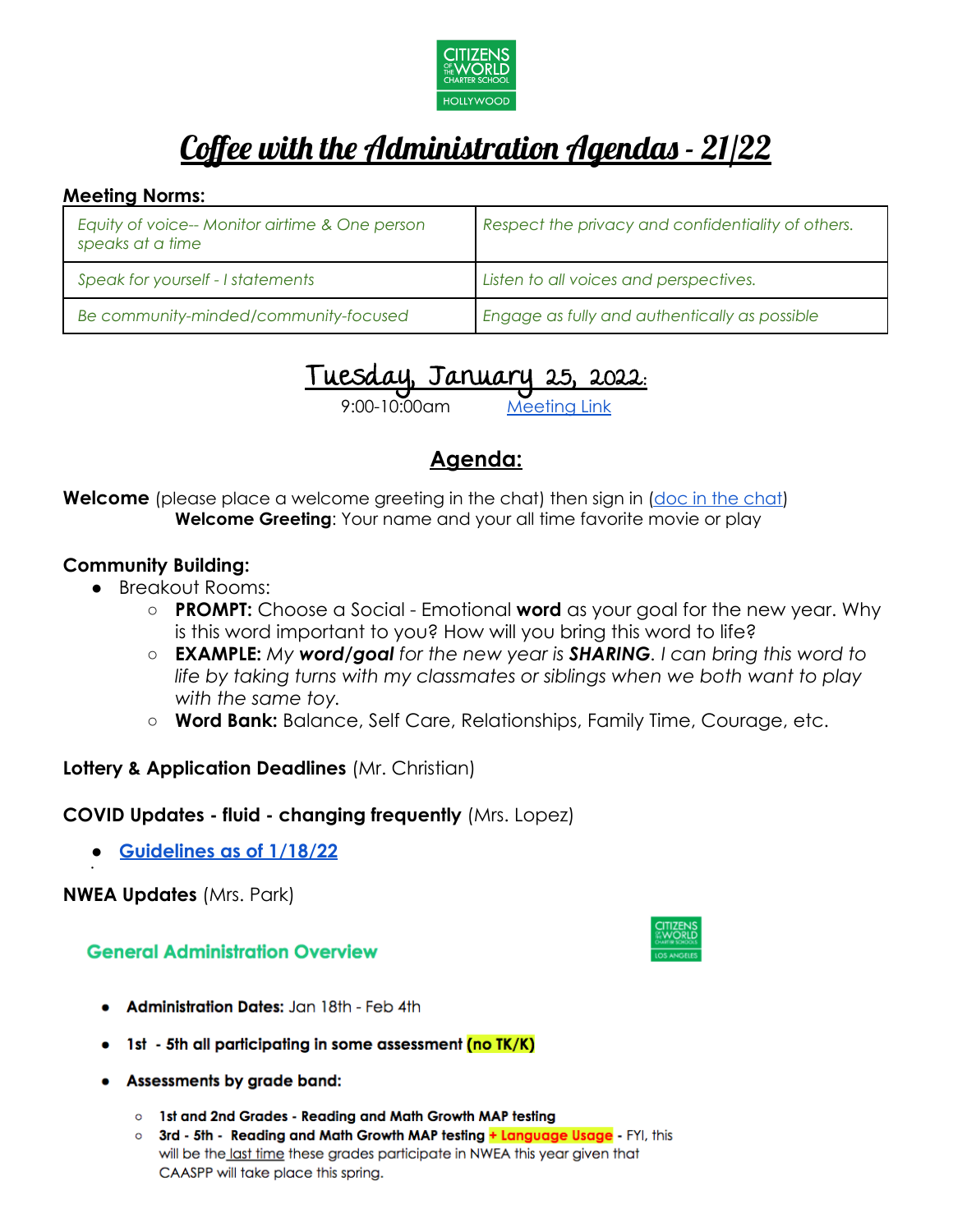| <b>NO SCHOOL - MLK JR DAY</b>                                                           |                                                                                              |                                                                                                                        | <b>TEST DAY#1 - READING</b><br>1st, 2nd, 5th   | <b>TEST DAY #2 - READING</b><br>3rd & 4th<br><b>Makeup Reading Session:</b><br>1st, 2nd, 5th |
|-----------------------------------------------------------------------------------------|----------------------------------------------------------------------------------------------|------------------------------------------------------------------------------------------------------------------------|------------------------------------------------|----------------------------------------------------------------------------------------------|
| 17                                                                                      |                                                                                              | 19                                                                                                                     | 20                                             | 21                                                                                           |
| <b>TEST DAY#1 - MATH</b><br>1st, 2nd, 5th<br>Makeup Reading Session:<br>3rd & 4th<br>24 | <b>TEST DAY #2 - MATH</b><br>3rd & 4th<br><b>Makeup Math Session:</b><br>1st, 2nd, 5th<br>25 | Makeup Math Session: 3rd & 4th<br>As needed: Small group testing<br>(students with IEPS, accommodations)<br>etc.<br>26 | <b>USAGE</b><br>3rd-5th<br>27                  | <b>TEST DAY#1 - LANGUAGE TEST DAY#2 - LANGUAGE</b><br><b>USAGE</b><br>3rd-5th<br>28          |
|                                                                                         |                                                                                              | <b>FEBRUARY</b>                                                                                                        |                                                |                                                                                              |
| M                                                                                       |                                                                                              | W                                                                                                                      |                                                | г                                                                                            |
| <b>Any Make Up or Other Test</b><br><b>Completion</b><br>31                             | <b>Any Make Up or Other Test</b><br><b>Completion</b>                                        | As needed: Small group testing<br>(students with IEPS, accommodations)<br>etc.)<br>26                                  | Any Make Up or Other Test<br><b>Completion</b> | Any Make Up or Other Test<br><b>Completion</b><br><b>NWEA Testing Window Closes</b>          |

## **3rd Grade Meditation Series** - beginning soon (Coach Jessie)

- With Worthy Beyond Purpose (fundraised with our Regional Fundraising Team)
- 25 minute sessions every Monday in each 3rd grade class
- 1 additional session for a combo of 4th/5th students

## **Come to our ASM this Friday!** (Coach Jessie)

- Theme: Goal Setting + Self-Efficacy
- Friday, 1/28 from 8:35-9:15am
- We'll be sharing the zoom link on ParentSquare it's not too late to have your student fill out a Flipgrid response!! **[Community](https://flipgrid.com/04ffce9e) Flipgrid (Passcode: CWCHollywood)**

## **Parenting series for CWC:**

*The Roller Coaster Parenting Ride -*

Parenting can be a difficult journey in the best of times. The added stress from COVID and our social *woes make it near impossible- without support- a lot of support.*

*This three part parent support series will include defining developmental themes and how these influence behavior, exploring the ongoing effects of the pandemic with an increase in children's anxiety and "acting out" behaviors, how to set limits while increasing connections with your children, and developing self-compassion.*

*Parents' confidence in managing a wide variety of behaviors can grow as we increase our understanding of the underlying developmental themes, learning specific helpful ways of communicating and setting limits, and becoming aware of how crucial taking care of ourselves is in developing a greater connection with our whole family.*

| <b>TK-2 Caregiver Sessions</b>                                       |                  |
|----------------------------------------------------------------------|------------------|
| Defining Developmentally Driven Behaviors and Pervasive Anxiety TK-2 | $1/26$ 6:15-7:15 |
| Tools to support your child in times of change TK-2                  | $6:15-7:15$      |

## **Caregiver Support Sessions**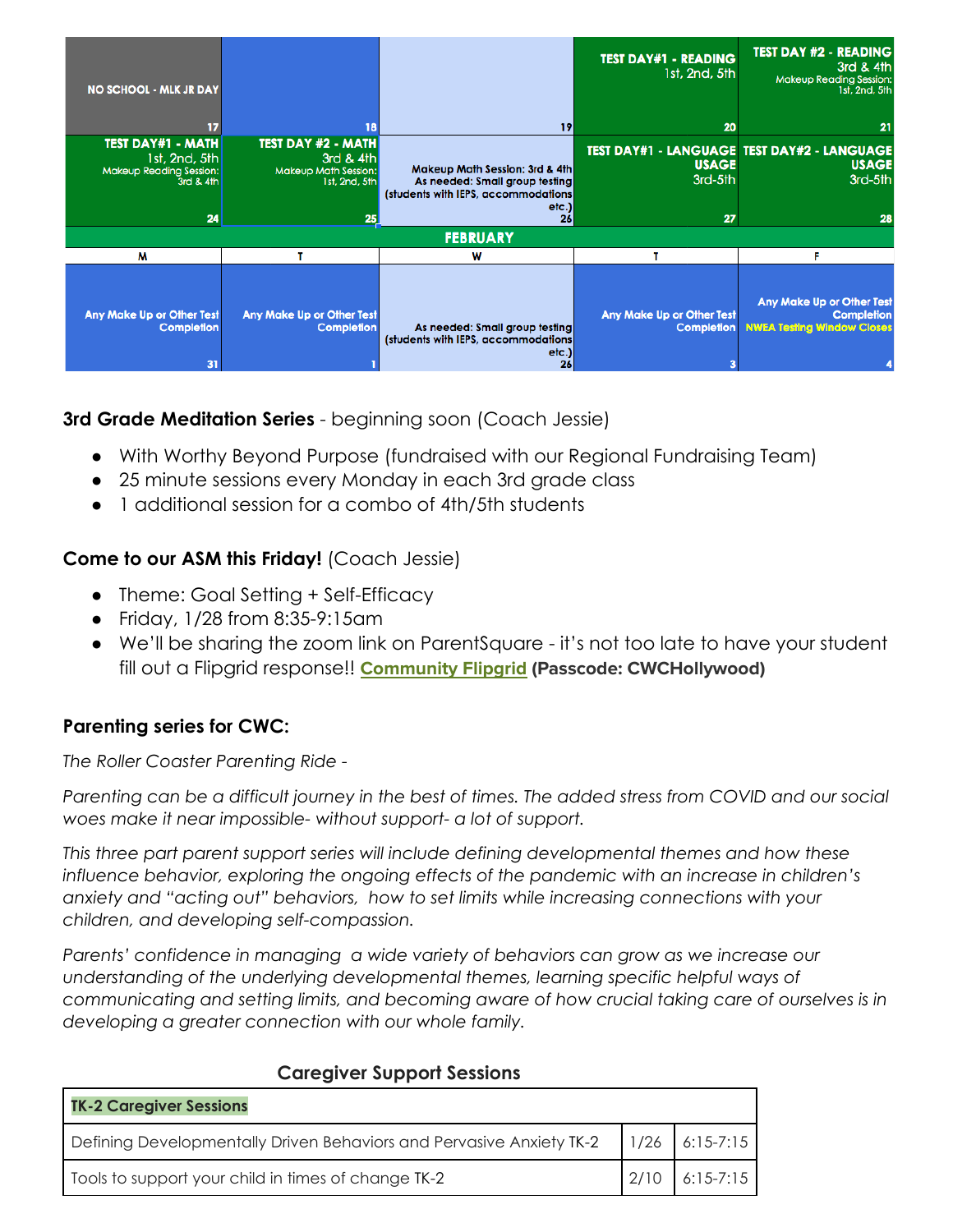| Q&A with Barbara                                                    | 2/23 | $6:15 - 7:15$ |  |
|---------------------------------------------------------------------|------|---------------|--|
| <b>3-5 Caregiver Sessions</b>                                       |      |               |  |
| Defining Developmentally Driven Behaviors and Pervasive Anxiety 3-5 | 1/26 | $5:00-6:00$   |  |
| Tools to support your child in times of change 3-5                  | 2/10 | $5:00-6:00$   |  |
| Q&A with Barbara                                                    | 2/23 | $5:00-6:00$   |  |
| <b>Middle School Caregiver Sessions</b>                             |      |               |  |
| Defining Developmentally Driven Behaviors and Pervasive Anxiety 6-8 | 2/8  | $5:00-6:15$   |  |
| Tools to support your child in times of change 6-8                  | 2/22 | $5:00-6:15$   |  |
| Q&A with Barbara                                                    | 3/8  | $5:00-6:15$   |  |

## **Open Q & A**

## **ELAC:**

- Review Title I Policy
	- Parent & Family Engagement Policy
	- School Parent Compact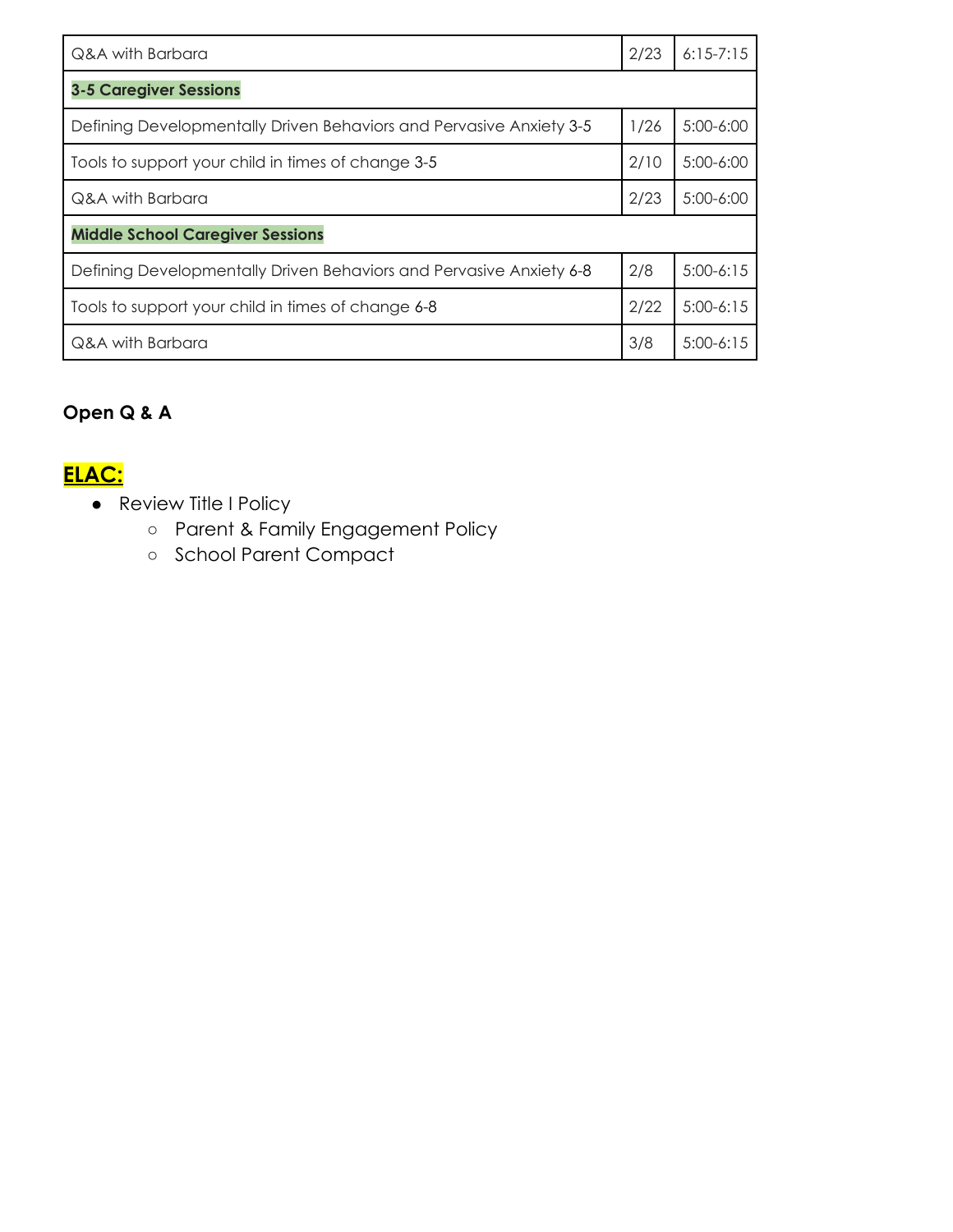## December 16, 2021:

9:00-10:00am [Meeting](https://us06web.zoom.us/j/9978570009?pwd=aHNtcFhES1puSmNtVlFwL3dQUjBiUT09) Link

| <b>Meeting Norms:</b>                                              |                                                       |
|--------------------------------------------------------------------|-------------------------------------------------------|
| Equity of voice-- Monitor airtime & One person<br>speaks at a time | Respect the privacy and confidentiality of<br>others. |
| Speak for yourself - I statements                                  | Listen to all voices and perspectives.                |
| Be community-minded/community-focused                              | Engage as fully and authentically as possible         |

## **Agenda:**

**Welcome** (please place a welcome greeting in the [chat\)](https://docs.google.com/document/d/1G5tV5v-j_RlyyIZYK21waQZqKIUWcZa1HKFSlpv2kPY/edit?usp=sharing) then sign in (doc in the chat) **Welcome Greeting**: Your name and one word to describe how you're entering this meeting space. (example: Leslie / curious)

**Guest: Dr. Ramona - Middle School Announcements**

**Annual Family Give Update: Goal: \$250,000 / Currently: \$242,819**

| Grade  | <b>Student Count</b> |     | Participation % Participation |
|--------|----------------------|-----|-------------------------------|
| TΚ     | 23                   | 18  | 78%                           |
| ĸ      | 68                   | 53  | 78%                           |
|        | 68                   | 53  | 78%                           |
| っ      | 69                   | 53  | 77%                           |
| 3      | 81                   | 64  | 79%                           |
|        | 59                   | 45  | 76%                           |
| 5      | 63                   | 45  | 71%                           |
| TOTALS | 431                  | 331 | 76.80%                        |

Participation Tracker (by Grade):

## **New Credentialed Staff Announcement:**

- Ms. Morales (Kindergarten Teacher)
	- Joined us on November 30th
	- Mrs. Acosta & Ms. Morales partnered for two weeks to ensure a smooth transition



**COVID Updates (in reference to the holiday break and travel):**

● [Travel during the holidays - info. to keep in mind / shifts to COVID safety policies](https://docs.google.com/document/d/1bkAeNVHrRz1WU6OwMS-TlbM2r55eqQreS005ehv22SQ/edit?usp=sharing)

## **Parenting series for CWC:**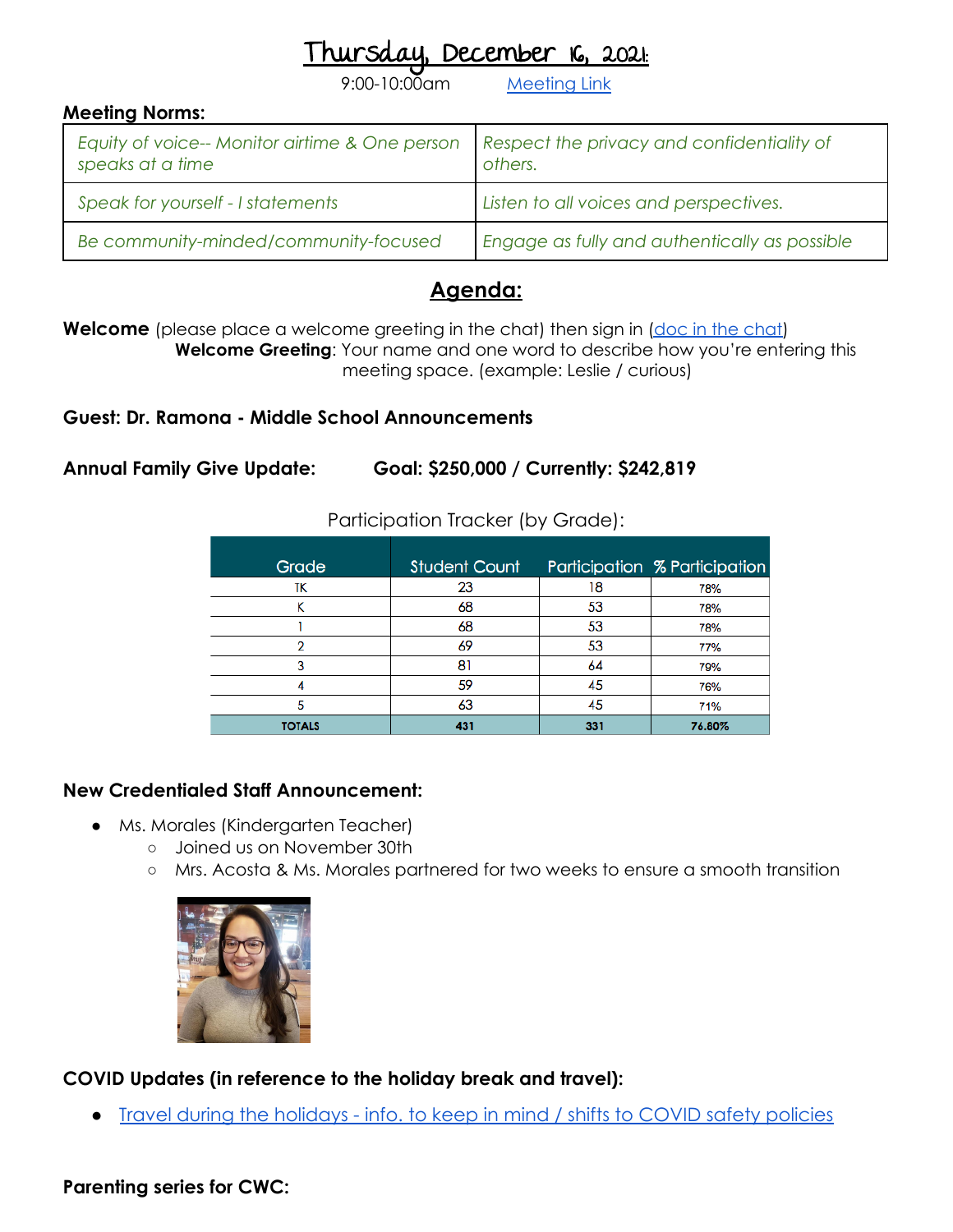*The Roller Coaster Parenting Ride -*

Parenting can be a difficult journey in the best of times. The added stress from COVID and our social *woes make it near impossible- without support- a lot of support.*

*This three part parent support series will include defining developmental themes and how these influence behavior, exploring the ongoing effects of the pandemic with an increase in children's anxiety and "acting out" behaviors, how to set limits while increasing connections with your children, and developing self-compassion.*

*Parents' confidence in managing a wide variety of behaviors can grow as we increase our understanding of the underlying developmental themes, learning specific helpful ways of communicating and setting limits, and becoming aware of how crucial taking care of ourselves is in developing a greater connection with our whole family.*

| <b>TK-2 Caregiver Sessions</b>                                       |      |               |
|----------------------------------------------------------------------|------|---------------|
| Defining Developmentally Driven Behaviors and Pervasive Anxiety TK-2 | 1/26 | $6:15 - 7:15$ |
| Tools to support your child in times of change TK-2                  | 2/10 | $6:15-7:15$   |
| Q&A with Barbara                                                     | 2/23 | $6:15-7:15$   |
| <b>3-5 Caregiver Sessions</b>                                        |      |               |
| Defining Developmentally Driven Behaviors and Pervasive Anxiety 3-5  | 1/26 | $5:00-6:00$   |
| Tools to support your child in times of change 3-5                   | 2/10 | $5:00-6:00$   |
| Q&A with Barbara                                                     | 2/23 | $5:00-6:00$   |
| <b>Middle School Caregiver Sessions</b>                              |      |               |
| Defining Developmentally Driven Behaviors and Pervasive Anxiety 6-8  | 2/8  | $5:00-6:15$   |
| Tools to support your child in times of change 6-8                   | 2/22 | $5:00-6:15$   |
| Q&A with Barbara                                                     | 3/8  | $5:00-6:15$   |

#### **Caregiver Support Sessions**

## **Community Building:**

- Breakout Rooms
	- What is one tradition your family has during the winter holiday season that you are proud of, want to share, or are looking forward to?
- Open Share Out:
	- Soliciting Feedback "What would you like to see change or continue in our school community after we return from Winter Break?"
	- Notes:

-Jessica (Lucy's mom)- Great thing- socialization of kids Concern: lack of consistent TA, can we prioritize TA for each classroom

-Jays Mom- concern: can positive case quarantine longer than 10 days

-Ian- can dog poop be cleaned up on sidewalk Miss performances, possible online? Teachers are appreciated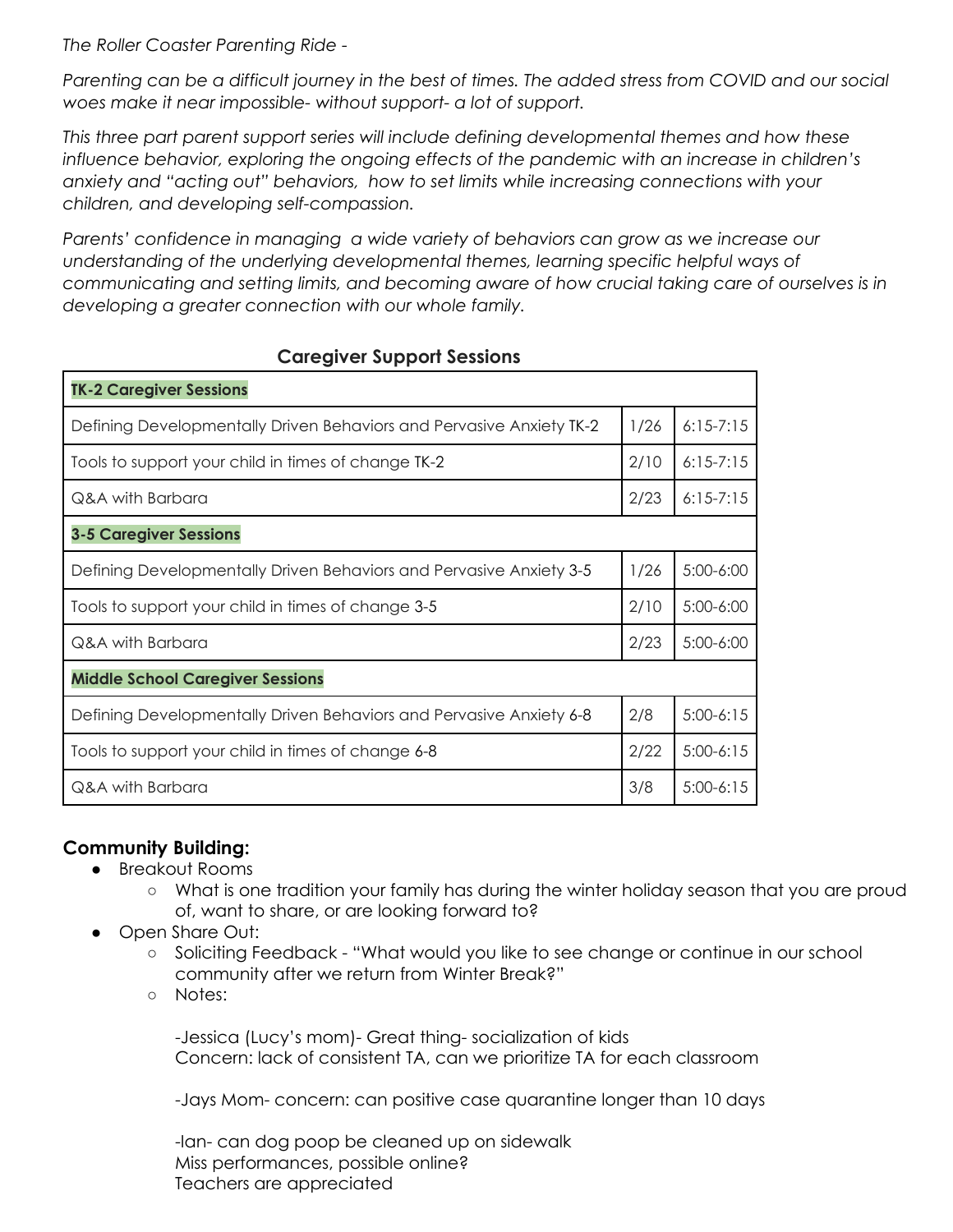-Have we reached out to the Sanitation department? Regular cleanup

-Joy: we can request dog bags from the city

-Anneliese: Shoutout to Ms. Richardson- wonderful library Lost and Found? We roll out rack out at regular dismissal time. We need to roll out at after school dismissal as well. Mr. Jason took pics of all jackets and sent them out to community.

---------............----------............-----------.............-----------.............-----------...........-----------...........---------............

## **ELAC: English Learner Advisory Committee**

- Current EL Population at CWCH: 67 students (15%)
- 22 students total ELPAC tested this Fall
- 10 IFEP students (reclassified initially)

## **Update on Learning Pods / Designated ELD Instruction:**

- Designated ELD in all grade levels (Learning Pods) 45 minute block 4 days/week some grades switch classes to work with other GL teachers & others remain in their primary classroom
- Heavy Focus on Phonics Instruction
	- Fundations Tier 1 and Tier 2 supports in TK-3rd Grades
	- Just Words Tier 2 supports in 4th-5th Grades
		- Lead Teachers & Reading Interventionist
- Increased Reading Interventionist Role from 4 days to 5 days/week
- RSP Teacher Ms. Dayna also supporting 4th Grade Tier 2 groups

## **How to support your EL student at home**

- a. Slide Deck **[HERE](https://docs.google.com/presentation/d/1c6AJnYCqic_C5w5nV8xWX9y7rrH-6oUxhqQaECMN8dQ/edit?usp=sharing)**
- b. *Starting Smarter*: Home resources for family support
	- *i. English*: <https://elpac.startingsmarter.org/>
	- ii. *Spanish*: <https://elpac.startingsmarter.org/es/>
	- iii. Other languages in the works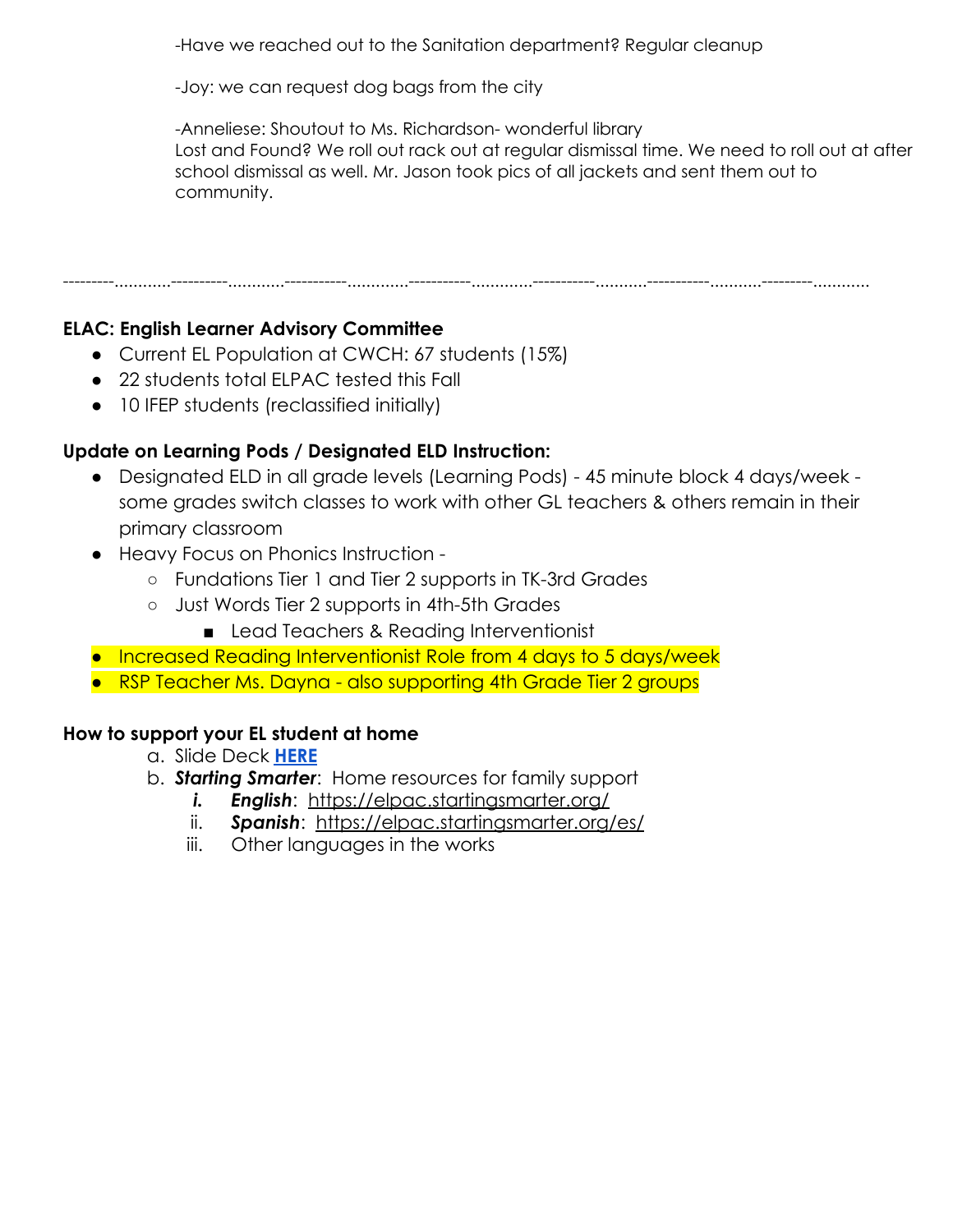November 9, 2021:

[Meeting](https://us06web.zoom.us/j/9978570009?pwd=aHNtcFhES1puSmNtVlFwL3dQUjBiUT09) Link

| <b>Meeting Norms:</b>                                              |                                                       |
|--------------------------------------------------------------------|-------------------------------------------------------|
| Equity of voice-- Monitor airtime & One person<br>speaks at a time | Respect the privacy and confidentiality of<br>others. |
| Speak for yourself - I statements                                  | Listen to all voices and perspectives.                |
| Be community-minded/community-focused                              | Engage as fully and authentically as possible         |

## **Agenda:**

**Welcome** (please place a welcome greeting in the [chat\)](https://docs.google.com/document/d/1G5tV5v-j_RlyyIZYK21waQZqKIUWcZa1HKFSlpv2kPY/edit?usp=sharing) then sign in (doc in the chat)

## **Community Building:**

- Breakout Rooms
	- Think about the grade that your child/ren are currently in. \*\*\*What was your experience like in that grade? How do you remember that year of school?\*\*\*

#### **Annual Family Give: Goal: \$250,000 / Currently: \$143,666 [donate here](https://cwcsupport.rallybound.org/CWCHAFG)**

Participation Tracker (by Grade):

| Grade         | <b>Student</b> |     | Count Participation % Participation | How many<br>to 100%? |
|---------------|----------------|-----|-------------------------------------|----------------------|
| TΚ            | 23             | 10  | 43%                                 | 13                   |
| κ             | 68             | 36  | 53%                                 | 32                   |
|               | 68             | 32  | 47%                                 | 36                   |
| 2             | 69             | 36  | 52%                                 | 33                   |
| 3             | 81             | 43  | 53%                                 | 38                   |
| 4             | 59             | 30  | 51%                                 | 29                   |
| 5             | 63             | 29  | 46%                                 | 34                   |
| <b>TOTALS</b> | 431            | 216 | 50.12%                              | 215                  |

## \*\*\* If we get to 80% participation by November 19th, we unlock a \$25,000 pledge

## **Guest: Dr. Ramona Patrick** (CWC Middle Schools)

- Virtual tours and Info Sessions occurring
- Apply for CWC Middle Schools by the deadline and CWCH students are guaranteed admittance for following year

## **COVID Safety Updates:**

- [Vaccine for 5-11 Year Olds](https://docs.google.com/document/d/1jE2iG5ip5Pi4gPwAMJW_jF0Donh6NHAfi8vD5bcIsVQ/edit?usp=sharing)
- [Travel during the holidays](https://docs.google.com/document/d/10A_n830xzY2zbTJA4tupQDArWtE3-uU8fp0sSigZTaI/edit?usp=sharing)

## **Staff Transition Announcement:**

● Ms. Portea (Kindergarten Teacher) transitioned out of CWCH - 11/8/21 was her last day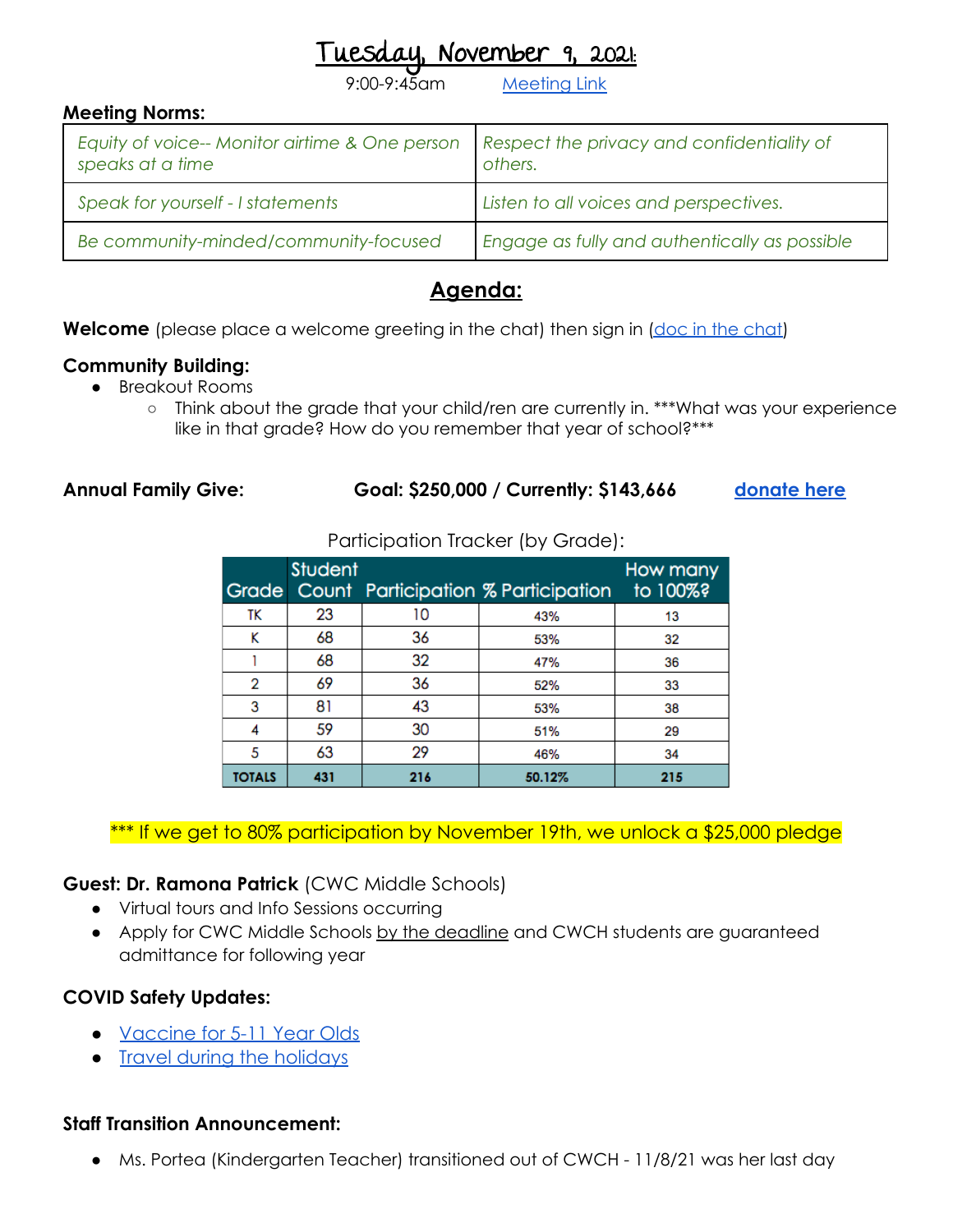○ Mrs. Acosta (CWCH Founding Parent and long time substitute teacher for CWCH is teaching the class while we interview teaching candidates)

## **Upcoming Events:**

- Veterans day No School 11/11/21
- No School Regional PD Day 11/12/21
- Make-Up Picture day 11/17/21
- **●** Fall Break No School 11/22/21-11/26/21
- Holiday Drive 11/29/21-12/3/21
	- collecting toys, grocery store gift cards, clothes, books, board games, etc. for school community in need
	- Families can deliver donations in large boxes placed outside at pick-up and drop off

## **\*\*\*Call to action: Supporting a community member in need:** house fire of current student

- We're collecting gift cards for clothing stores, grocery stores, online shopping, etc.
- Lives with Mom & Stepdad and there is a baby on the way

---------............----------............-----------.............-----------.............-----------...........-----------...........---------............

## **ELAC: English Learner Advisory Committee**

- Current EL Population at CWCH: 67 students (15%)
- 22 students total ELPAC tested this Fall
- 10 IFEP students (reclassified initially)

## **\*\*\*Additional Supports in place this year:**

- Designated ELD in all grade levels (Learning Pods) 45 minute block 4 days/week some grades switch classes to work with other GL teachers & others remain in their primary classroom
- Heavy Focus on Phonics Instruction
	- Fundations Tier 1 and Tier 2 supports in TK-3rd Grades
	- Just Words Tier 2 supports in 4th-5th Grades
		- Lead Teachers & Reading Interventionist

**[How to Support your English Language Learner at Home](https://docs.google.com/presentation/d/1c6AJnYCqic_C5w5nV8xWX9y7rrH-6oUxhqQaECMN8dQ/edit?usp=sharing)**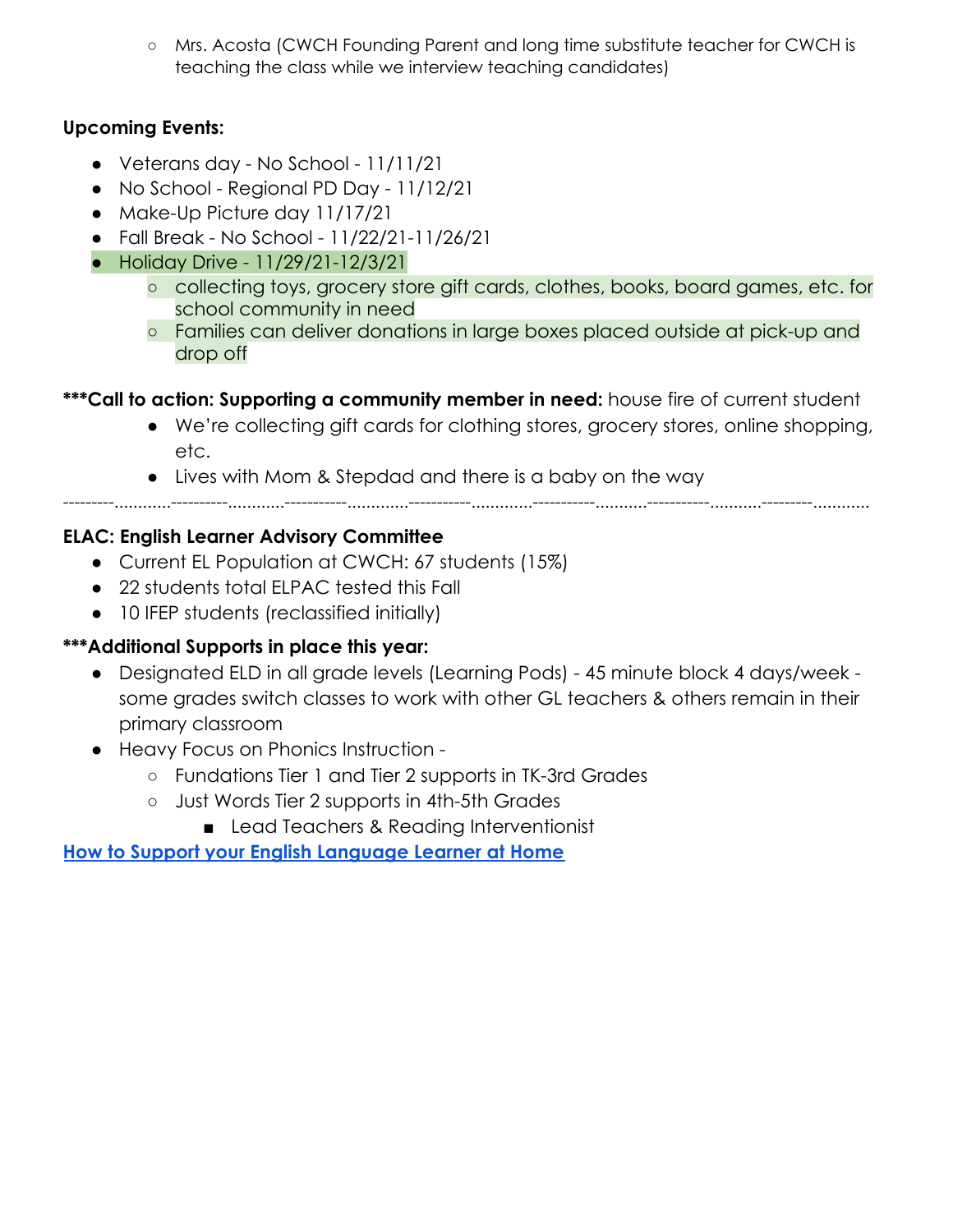September 28, 2021

Aeetina Link

#### **Meeting Norms:**

| Equity of voice-- Monitor airtime & One person<br>speaks at a time | Respect the privacy and confidentiality of<br>others. |
|--------------------------------------------------------------------|-------------------------------------------------------|
| Speak for yourself - I statements                                  | Listen to all voices and perspectives.                |
| Be community-minded/community-focused                              | Engage as fully and authentically as possible         |

## **Agenda:**

**Welcome** (please place a welcome greeting in the [chat\)](https://docs.google.com/document/d/1G5tV5v-j_RlyyIZYK21waQZqKIUWcZa1HKFSlpv2kPY/edit?usp=sharing) then sign in (doc in the chat)

## **Community Building:**

- Breakout Rooms by Grade Level
	- "What are you most excited about having your child back in school in person?"
	- "What are you concerned about regarding in person schooling?"
	- "Is there anything you're mourning about no longer having your kids/family at home?"

## **Want to be a Community Champion?**

- Provide an opportunity for families to mingle/interact *(host a playdate, caregiver connection time, or whole family engagements!)*
- Connect staff with experts for classroom engagements *(introduce speakers for Heritage Months, Inquiry interviews, or virtual field trips!)*
- *● Assist teacher with classroom needs*
- *● Communicate with other class parents on behalf of the teacher or school*
- Celebrate our Community!
- Email: [clopez@cwchollywood.org](mailto:clopez@cwchollywood.org) Christian Lopez, Community Coordinator

## **Fundraising / AFG: Goal: \$250,000 / Currently: \$10,654**

|           | <b>Community Giving Campaign Goals</b><br>2021-2022 CWC Hollywood Community Giving Goal: \$350,000 |  |  |
|-----------|----------------------------------------------------------------------------------------------------|--|--|
| \$250,000 | <b>Annual Family Give (Fall)</b>                                                                   |  |  |
| \$50,000  | Walk-A-Thon (Late Winter/Early Spring)                                                             |  |  |
| \$25,000  | <b>Auction (Spring)</b>                                                                            |  |  |
| \$25,000  | Other (Corporate Match, Sweepstakes,                                                               |  |  |
|           | Dines Out, Community Socials, etc.)                                                                |  |  |

## **School and COVID - how might my family be impacted this year?**

• [Presentation](https://docs.google.com/presentation/d/1wfiENjMR_wK9BxYAEW0OXBuHarmd9qZs2EbjWHpVdTY/edit?usp=sharing) with frequently asked questions